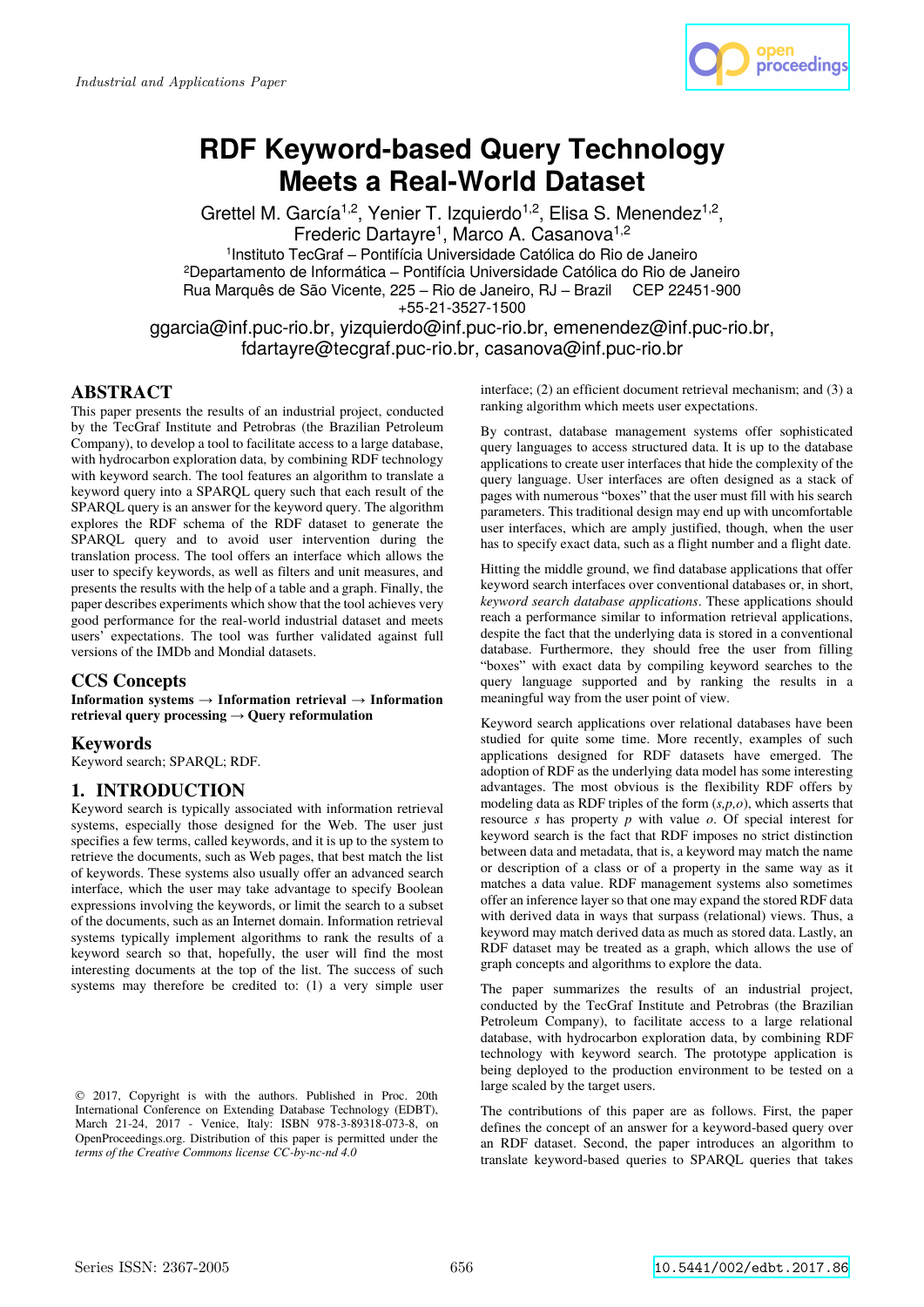advantage of the schema of the RDF dataset to avoid user intervention and achieve good performance, even for large RDF datasets. Third, it describes an interface that allows the user to specify keywords with the help of an auto-completion feature, as well as filters and unit measures, such as "wells with depth between 1,000m and 2,000m". The interface presents an answer to the user in a way that reduces the cognitive overhead required to navigate through an RDF graph. Lastly, the paper describes experiments that show that the tool achieves very good performance for the realworld industrial dataset and meets users' expectations. The tool was further validated against full versions of the IMDb and Mondial datasets.

The remainder of this paper is organized as follows. Section 2 summarizes related work. Section 3 provides a brief background on RDF and defines the basic concepts of keyword-based queries. Section 4 covers the translation algorithm and the user interface. Section 5 describes experiments to assess the performance and usability of the tool. Finally, Section 6 contains the conclusions.

## **2. Related Work**

*Keyword-based query processing.* Tools that implement keywordbased queries over relational databases and RDF datasets have been investigated for some time. We may distinguish between tools that are *schema-based*, in the sense that they use information about the conceptual schema to compile a keyword-based query into an SQL or SPARQL query, from those that are *graph-based*, in the sense that operate directly on the data. We may also identify *patternbased* tools, which hit the middle ground, in the sense that they mine patterns from the RDF dataset to be used in lieu of the conceptual schema. It is also useful to distinguish between *fully automatic* tools from tools that resort to user intervention during the processing of the keyword-based queries.

BANKS [1] and BLINKS [11] are examples of early relational graph-based tools. Relational schema-based tools explore the foreign keys declared in the relational schema to compile a keyword-based query into an SQL query with a minimal set of join clauses, based on the notion of *candidate networks* (CNs). This approach was first proposed in DISCOVER [12] and DBXplorer [2] and adopted in a quite a few tools, including recent ones [15].

SPARK [28] offers an example of an early pattern-based RDF graph-based tool. Tran et al. [21] combine the idea of generating summary graphs for the original RDF graph, using the class hierarchy, to generate and rank candidate SPARQL queries. Zhang et al. [26] investigated a solution to this problem, backed up by experiments over a subset of the original IMDb, a selection of articles from Wikipedia, and the Mondial dataset. More recently, Yang et al. [24] proposed to mine tree patterns that will then connect together the keywords specified by the user; the tree patterns are ordered by relevance using their size, the pagerank of the nodes and the quality of keyword match. Zheng et al. [27] proposed a systematic method to mine semantically equivalent structure patterns to summarize the knowledge graph and, thereby, circumvent the lack of an RDF schema. Finally, De Virgilio [7] proposed an RDF keyword-based query processing strategy based on tensor calculus, later extended to a distributed environment [8].

QUICK (*QUery Intent Constructor for Keywords*) [25] is an RDF schema-based tool designed to translate keyword-based queries to SPARQL queries with the help of the users, who choose a set of intermediate queries, that the tool ranks and executes.

The tool described in this paper is schema-based and fully automatic. We borrowed from the early relational graph-based tools the idea of minimizing the number of equijoins by generating

a Steiner tree of a graph induced by the RDF schema. However, we introduce the (new) concept of a *nucleus*, consisting of a class, a list of properties, and a list of property values, which is in some sense analogous to a tuple and helps translate keyword-based queries to SPARQL queries. The Steiner tree will then connect the classes of the nucleus that cover the keywords.

QUICK is the tool closest to ours in so far as both tools explore the RDF schema to synthesize SPARQL queries. However, differently from QUICK, we opted for a fully automatic translation. This was possible essentially because our tool was designed to operate over an RDF dataset which has a rich schema and whose data exhibits low ambiguity.

*Triplification of the relational database.* Triplification, the process of mapping a relational database to an RDF dataset, is based on well-established technologies, backed up by a standardized mapping language, R2RML [6]. However, relational databases are usually normalized and, therefore, should not be directly mapped to RDF. To deal with this issue, we followed the strategy proposed in [22], which suggests to first create relational views that define an unnormalized relational schema and then write the R2RML mappings on top of these views.

In fact, the judicious design of the RDF schema helps the translation process from keyword-based queries to SPARQL queries. This requires additional comments. First, the assumption that the RDF dataset has a known schema should not be viewed as a demerit. Indeed, a large fraction of the LOD datasets do have a known schema (vocabulary or ontology) [17]. Furthermore, in a corporate environment, such as ours, RDF datasets are frequently triplifications of relational databases. Second, even when one cannot change the (relational or RDF) schema, one may add a conceptual layer, defined with the help of views, that hide normalizations, in the relational case, or poorly designed RDF schemas, which in both cases would lead to ambiguities when processing keyword-based queries.

*Benchmarks.* Coffman and Weaver [4] describe a benchmark which uses a simplified, relational version of IMDb, a subset of Wikipedia, and a subset of the Mondial dataset. The keyword queries are mostly very simple.

Guo et al. [9] introduced LUBM, a benchmark for OWL knowledge base systems, which consists of an ontology for the university domain, synthetic OWL data scalable to an arbitrary size, and 14 SPARQL queries. More recently, an ontology-based data access benchmark, the *NPD Benchmark* [13][20], was constructed using real data from the Norwegian Petroleum Directorate (NPD) FactPages. The benchmark generates, from the NPD data, datasets of increasing size; the SPARQL queries were formulated by domain experts from an informal set of questions provided by regular users of the FactPages. Finally, Qiao and Özsoyoğlu [18] published the RBench, an application-specific RDF benchmarking tool that takes an RDF dataset from any application as a template, and generates a set of synthetic datasets and different types of queries systematically.

Although our tool was designed for a specific RDF dataset, we decided to test it against other datasets. However, a direct comparison with other keyword search tools turned out to be problematic, for two basic reasons. First, contrasting with Coffman's benchmark setting, our tool takes advantage of more complex RDF schemas and of keyword-based queries with a fairly large number of keywords – the query profile of our typical users – to avoid user intervention during the synthesis of the SPARQL query. Second, our tool presently does not incorporate reasoning features, i.e., we deal with a standard dataset and not with a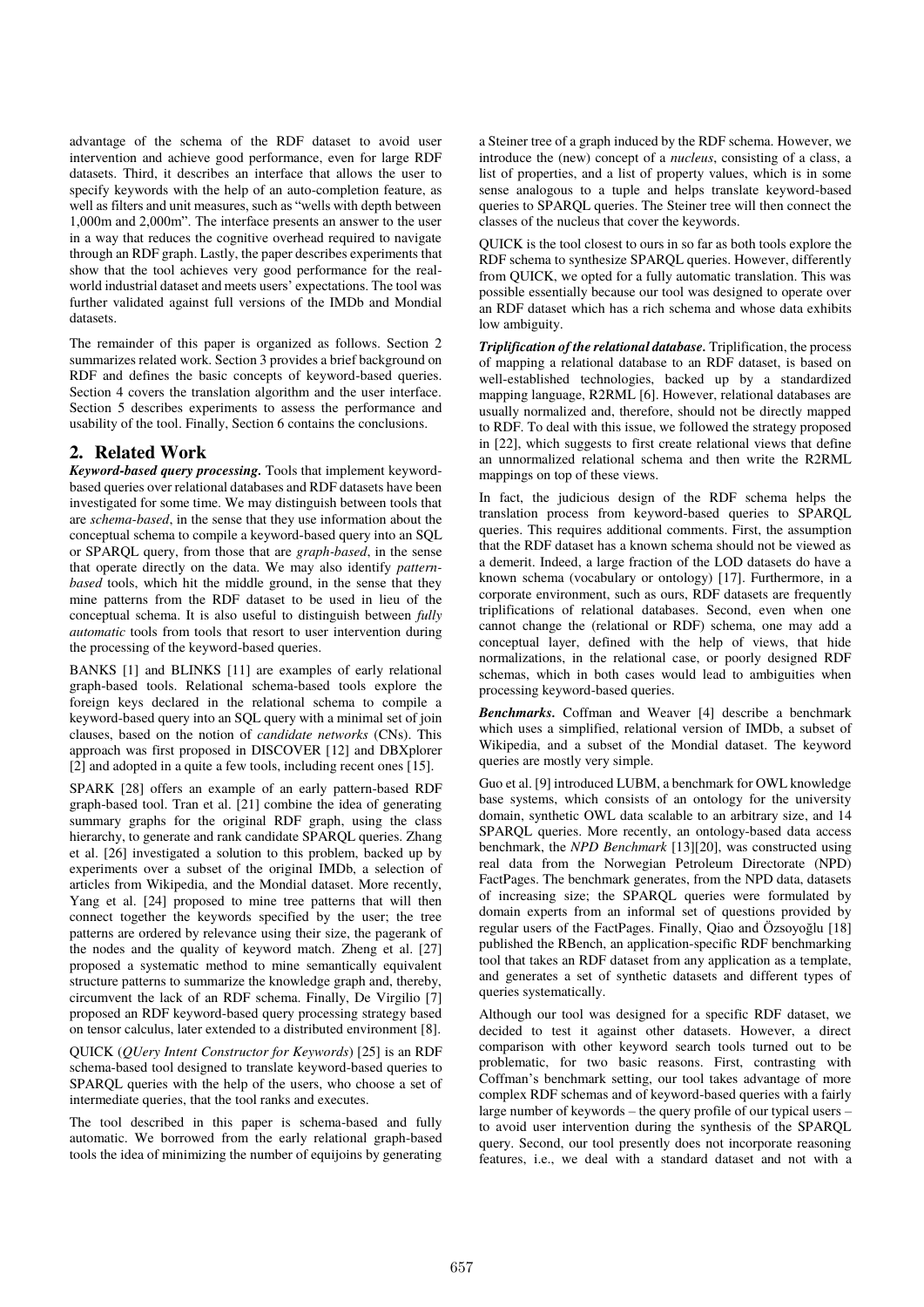knowledge base. In the end, we opted to further test our tool against the full versions of IMDb and Mondial, which feature conceptual schemas with a complexity closer to the schema of the target industrial dataset. We used the same list of keyword queries as in Coffman's benchmark, albeit they are much simpler than those expected from our typical users, as already pointed out.

### **3. BASIC DEFINITIONS**

#### **3.1 RDF Essentials**

In this section, we summarize some basic concepts pertaining to the *Resource Description Framework* (RDF) [5]. The reader familiar with RDF may skip this section.

An *Internationalized Resource Identifier* (*IRI*) is a global identifier that denotes a resource. We will use the terms IRI and resource interchangeably. A *literal* is a basic value, such a string, a number, or a date. A *blank node* acts as a local identifier; a blank node can always be replaced by a new, globally unique IRI (a *Skolem IRI*). An *RDF term* is either an IRI, a blank node or a literal. The sets of IRIs, blank nodes and literals are disjoint. In the rest of this paper, *IRI* denotes the set of all IRIs and *L* the set of all literals.

RDF models data as triples of the form *(s,p,o)*, where *s* is the *subject*, *p* is the *predicate* and *o* is the *object* of the triple. An RDF triple  $(s, p, o)$  says that some relationship, indicated by  $p$ , holds between the subject *s* and object *o*. The subject of a triple is an IRI or a blank node, the predicate is an IRI, and the object is an IRI, a blank node or a literal.

A set *T* of RDF triples, or an *RDF dataset*, is equivalent to a labeled graph  $G_T$  such that the set of nodes of  $G_T$  is the set of RDF terms that occur as subject or object of the triples in *T* and there is an edge  $(s, o)$  in  $G_T$  labeled with  $p$  iff the triple  $(s, p, o)$  occurs in  $T$ . Therefore, we will use the concepts of RDF dataset and RDF dataset graph interchangeably. Note that an IRI may occur both as a node and as an edge label in the same graph.

RDF offers enormous flexibility but, apart from the rdf:type property, which has a predefined semantics, it provides no means for defining application-specific classes and properties. Instead, such classes and properties, and hierarchies thereof, are described using extensions to RDF provided by the *RDF Schema 1.1* (RDF Schema or RDF-S) [3]. In RDF-S, a *class* is any resource having an rdf:type property whose value is the qualified name rdfs:Class of the RDF Schema vocabulary. Likewise, a *property* is any resource having an rdf:type property whose value is the qualified name rdfs:Property. The rdfs:domain property is used to indicate that a given property applies to a designated class, and the rdfs:range property is used to indicate that the values of a particular property are instances of a designated class or, alternatively, are instances (i.e., literals) of an XML Schema datatype. RDF-S also offers the rdfs:subClassOf and the rdfs:subPropertyOf properties that allow the specification of sub-class and sub-property axioms. Finally, RDF-S features a property, rdfs:comment, used to associate a comment with a resource, and a property, rdfs:label, used to assign a name to a resource.

An *RDF schema* is a set *S* of RDF triples that use the RDF-S vocabulary to declare classes, properties, property domains and ranges, and sub-class and sub-property axioms. Viewed as a set of RDF triples, *S* is also equivalent to a labelled graph *GS*.

A *simple RDF schema* is a RDF schema that contains only class declarations, object and datatype property declarations and subclass axioms (and no sub-property axioms). We then introduce a labelled graph, *DS*, called an *RDF schema diagram*, defined as follows: (1) the nodes of *DS* are the classes declared in *S*; and (2) there is an edge from class *c* to class *d* labelled with *subClassOf* iff *c* is declared as a subclass of *d* in *S*, and there is an edge from class *c* to class *d* labelled with *p* iff *p* is declared in *S* as an object property with domain *c* and range *d*.

Very briefly, we say that an RDF dataset *T follows* an RDF schema *S* iff we have: (1)  $S \subseteq T$ ; (2) all classes and properties used in *T*, except those in *S* itself, are declared in *S*; and (3) the triples in *T*, again except those in *S*, satisfy all restrictions imposed by the declarations in *S* [3]. Note that, by this definition, the RDF schema is contained in the RDF dataset, which is convenient for our purposes (see Section 3.2).

Finally, SPARQL is a query language specifically designed to access RDF datasets [10]. SPARQL offers two types of queries. A *SELECT query* returns tabular data, whereas a *CONSTRUCT query* returns a set of RDF triples. The body of a SPARQL query is a list of *triple patterns*, defined like RDF triples, except that the subject, predicate or object can be a variable. The evaluation of a SPARQL query *Q* against an RDF dataset *T* binds values to the variables using a *solution mapping*  $\sigma$  in such a way that the WHERE clause of *Q* generates a subgraph of *T*. An *answer* of *Q* is an instantiation of the variables in the target clause of  $\hat{O}$  generated by  $\sigma$ .

#### **3.2 Keyword-Based Queries**

Let *T* be an RDF dataset and  $G_T$  be the corresponding RDF graph. We assume that *T* follows an RDF schema *S*, with  $S \subset T$ .

A *keyword-based query K* is simply a set of literals, or *keywords*.

Recall that *L* is the set of all literals. Let *match*:  $L \times L \rightarrow [0,1]$  be a similarity function between literals such that *match*(*s,t*)=*j* indicates how similar *s* and *t* are:  $j=1$  says that *s* and *t* are identical, and  $j=0$ indicates that *s* and *t* are completely dissimilar. We also introduce a *similarity threshold*  $\sigma \in (0,1]$ . We leave *match* and  $\sigma$  unspecified at this point.

The set *MM[K,S]* of *metadata matches* between *K* and the metadata descriptions of the classes and properties in *S* is defined as:

$$
MM[K,T] = \{ (k,(r,p,v)) \in K \times T / (r,p,v) \in S \land match(k,v) \ge \sigma \}
$$

The set *VM[K,T]* of *property value matches* between *K* and property values of *T* is defined as (recall that  $S \subset T$ ):

 $VM[K,T] = \{ (k,(r,p,v)) \in K \times T \mid (r,p,v) \notin S \land match(k,v) \geq \sigma \}$ 

The set of *matches* between *K* and *T* is then defined as:

$$
M[K,T] = MM[K,T] \cup VM[K,T]
$$

An *answer* for *K* over *T* is a subset *A* of *T* such that:

- (1) There is a subset of *K*, denoted  $K/A$ , such that, for each  $k \in K/A$ :
	- a. There are (*s,*rdf:type*,cn*), (*cn,*rdfs:subClassOf*,cn-1*),..., (*c1,*rdfs:subClassOf*,c0*) and (*c0,p0,v0*) in *A* such that  $(k, (c_0, p_0, v_0)) \in MM[K, T]$ ; or
	- b. There are  $(s, q_n, v_n)$ ,  $(q_n, \text{rdfs:subPropertyOf}, q_{n-1}), \ldots$ , (*q1,*rdfs:subPropertyOf*,q0*) and (*q0,p0,v0*) in *A* such that  $(k, (q_0, p_0, v_0)) \in MM[K, T]$ ; or
	- c. There is  $(r, p, v) \in A$  such that  $(k, (r, p, v)) \in VM[K, T]$ .
- (2) There is no other answer *B* for *K* over *T* such that  $K/A \subset K/B$ .

We say that *K/A* is the set of keywords *matched* by *A*.

Condition (1a) says that a keyword *k* has a class metadata match for a class  $c_0$  and the answer *A* must contain an instance of  $c_0$  or one of its sub-classes *cn*, in which case *A* must include all triples indicating that  $c_n$  is a sub-class of  $c_0$ . Likewise, Condition (1b) says that a keyword *k* has a property metadata match for a property *q0* and the answer *A* must contain an instance of *q0* or one of its sub-properties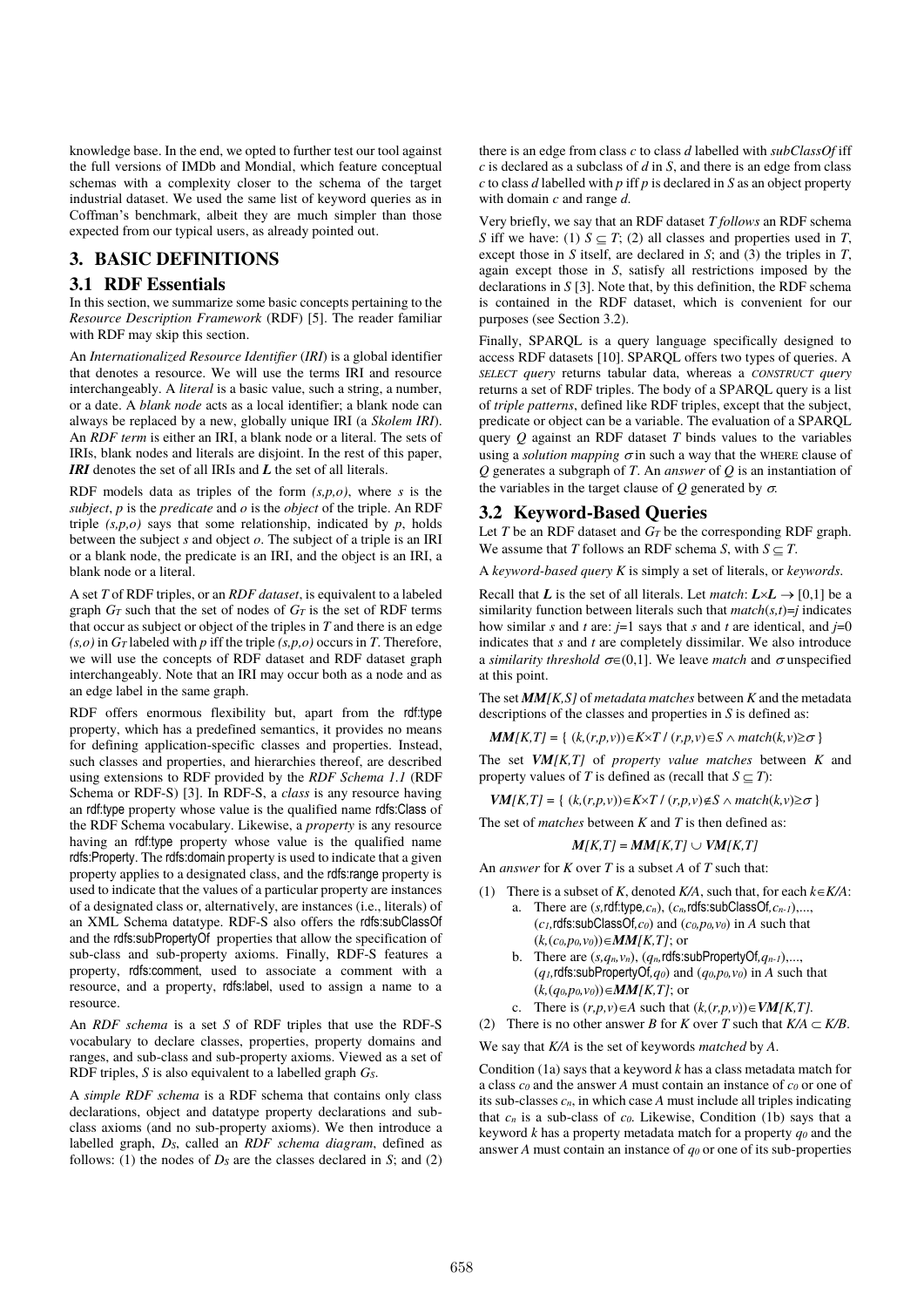*qn*, in which case *A* must include all triples indicating that *qn* is a sub-property of *q0*. Condition (1c) simply says that *k* matches the literal of a triple (*r,p,v*) in *A*. Also, Condition (1) does not require that all keywords in *K* be matched in an answer. Indeed, we say that *A* is *total* iff  $K/A = K$ , and *partial* otherwise. Condition (2) requires that an answer must match as many keywords in *K* as possible.

The definition of an answer is quite liberal. In particular, it allows an answer *A* to be a set of disconnected triples, as in Figure 1c. To circumvent this problem, we define a partial order between answers as follows. Given a directed graph  $G$ , let  $|G|$  denote the number of nodes and edges of *G* and *#c*(*G*) denote the number of connected components of *G*, when the direction of the edges of *G* is disregarded. We define a partial order "<" for graphs such that, given two graphs *G* and *G'*,

$$
G < G' \text{ iff } (\#c(G) + |G|) < (\#c(G') + |G'|) \text{ or }
$$
\n
$$
(\#c(G) + |G|) = (\#c(G') + |G'|) \text{ and } \#c(G) < \#c(G')
$$

We use the partial order "<" between graphs to compare answers. We say that an answer *A is smaller than* an answer *B* iff  $G_A < G_B$ , where  $G_A$  and  $G_B$  are the RDF graphs of  $A$  and  $B$  (which may include metadata, since the RDF schema is part of the dataset). An answer *A* for *K* over *T* is *minimal* iff there is no other answer *B* for *K* over *T* such that  $G_A < G_B$ .

In this paper, we focus on heuristics to find, possibly, minimal answers for keyword-based queries. We are especially interested in heuristics that, given a keyword-based query *K*, generate a CONSTRUCT SPARQL query *Q* over *T* which is a *correct query interpretation* for *K*, in the sense that each set of triples returned by *Q* is an answer for *K* over *T* and, preferably, a minimal answer.

**Example 1**: Consider an RDF dataset *T*, whose RDF graph *GT* is shown in Figure 1a, where the darker boxes with boldface italic labels partly denote the RDF schema. Consider the keyword-based query  $K = \{$ Mature, Sergipe $\}$ . Then, we have the following set of matches of *K* for *T*:

 $M/K,T$  = { (Mature,  $(r<sub>I</sub>,$  :stage, "Mature")), (Mature, (*r2*, :stage, "Mature")), (Sergipe, (*r1*, :inState, "Sergipe")), (Sergipe, (*r3*, :name, "Sergipe Field")) }

There are several possible answers for *K* over *T*, two of which are represented in Figures 1b and 1c (in the form of their RDF graphs; note that the dashed node labelled "Alagoas" is not part of answer *A2*; it is depicted just to alert that *A2* includes resource *r2*). Note that answers *A1* and *A2* match both keywords in *K*. However, since  $|G_{A1}|=5$ ,  $|G_{A2}|=6$ ,  $\#c(G_{A1})=1$ , and  $\#c(G_{A2})=2$ , we have  $G_{A1} < G_{A2}$ , and hence *A1* should be preferred to *A2*.

However, the keyword-based query  $K$  is ambiguous, since it does not indicate whether the keyword Sergipe refers to a state or to an oil field. To disambiguate, we might consider the keyword-based query *K'* = { Mature, "located in", "Sergipe Field"}. Indeed, we would obtain answer *A3*, shown in Figure 1d. The dashed rectangle highlights components of the RDF schema which are part of the answer. Indeed, note that there is a property metadata match between the keyword "located in" and the label value "located in" of property :locIn (note again that the dashed node labelled "Alagoas" is not part of the answer). Furthermore, as required by the definition of an answer, note that (*r2*, :locIn, *r3*) is an instance of property :locIn. Naturally, a second answer to *K'*, similarly defined but involving resource *r1*, would also be acceptable, since *r1* represents a mature well and is located in the Sergipe Field.



**Figure 1a. The RDF graph** *G* **of Example 1.**



**Figure 1b. An answer** *A1* **for the keyword-based query**  *K* = {Mature, Sergipe}**.** 



**Figure 1c. A second answer** *A2* **for the keyword-based query**  *K* = {Mature, Sergipe}**.** 



**Figure 1d. An answer** *A3* **for the keyword-based query**  *K'* = {Location, Dakota, Actor, Washington}**.**

# **4. TRANSLATION OF KEYWORD QUERIES TO SPARQL QUERIES**

#### **4.1 Overview of the Translation Algorithm**

The translation algorithm accepts a keyword-based query *K* and an RDF dataset *T*, and outputs a SPARQL query *Q*, which is a correct interpretation for  $K$ , in the sense that any result of  $Q$  is an answer for *K* over *T*. It assumes that *T* follows a simple RDF schema *S*.

In what follows, let *GT* denote the RDF graph corresponding to *T* and *DS* denote the RDF schema diagram of *S.*

Given a set of metadata matches *MM[K,T]* and a set of property value matches *VM[K,T]*, we define two functions that group all keywords that match the same class or property:

 $mm/K,T$ : *IRI*  $\rightarrow$  2<sup>K</sup> such that  $mm(K,T)(r) = \{k \in K / (\exists p \in \mathbf{IRI})(\exists v \in L)((k,(r,p,v)) \in MM(K,T)\}$ 

*vm*  $[K, T]$  : *IRI*  $\rightarrow$   $2^K$  such that  $vm(K,T](q) = {k \in K / (\exists s \in \mathbb{IRI})(\exists v \in L)((k,(s,q,v)) \in VM(K,T))}$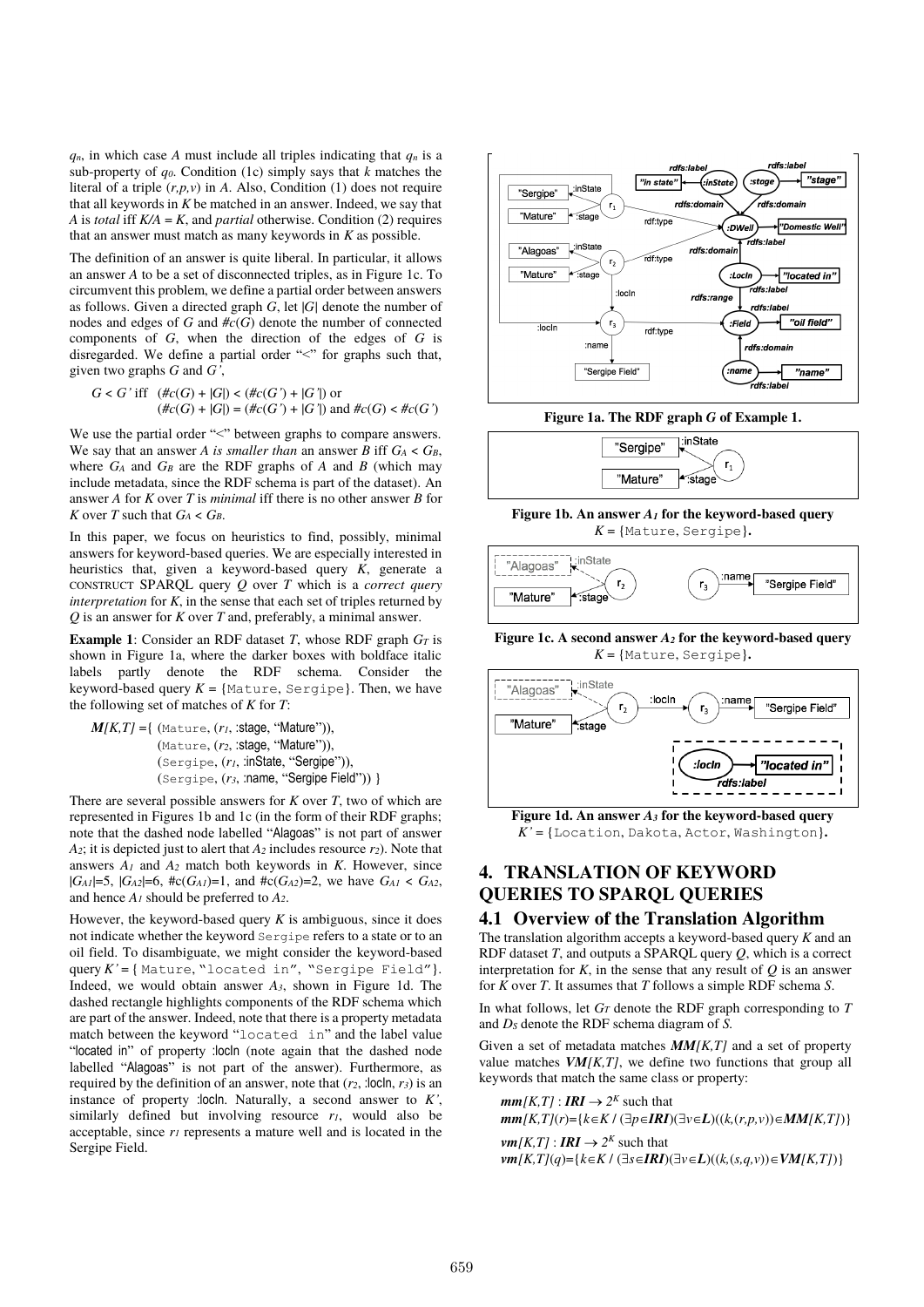We then define a *nucleus* as a triple *N*=(*C,PL,PVL*), where

- (1)  $C=(K_0,c)$ , with  $K_0 = \text{mm}/K$ ,  $T/(c)$ , such that *c* is a class of *S*
- (2)  $PL = \{(K_l, p_l), ..., (K_m, p_m)\}$ , with  $K_i = \text{mm}/K$ ,  $T/(p_i)$ ,
- such that *c* is the domain of a property  $p_i$  of *S*, for  $i \in [1,m]$ (3)  $PVL = \{(K_{m+1}, q_1), ..., (K_{m+n}, q_n)\},$  with  $K_j = \nu m[K, T](q_j),$
- such that *c* is the domain of a property  $q_i$  of *S*, for  $j \in [1, n]$

Note that, since there might be several keywords that match the same element of *N*, we consider sets of keywords, rather than a single keyword. Furthermore, since a keyword may match more than one element of *N*, we do not require that  $K_i$  and  $K_j$  be disjoint, for  $0 \le i \ne j \le m+n$ . We say that *N* covers the set of keywords  $K_N = K_0 \cup K_1 \cup ... \cup K_m \cup K_{m+1} \cup ... \cup K_{m+n}$ .

Given a set of nucleuses  $N = \{N_1, \ldots, N_m\}$ , we also say that *N* covers  $K_{N1} \cup \ldots \cup K_{Nm}$ . Furthermore, we denote by *Nc* the set of classes of the nucleuses in  $N$  (which are nodes of  $D_S$ ).

The translation algorithm implements two heuristics, called the *scoring* and the *minimization* heuristics. Intuitively, the scoring heuristic tries to capture the user intensions expressed in the list of keywords of a keyword-based query. Briefly, the scoring heuristic: (1) considers how good a match is, say "city" matches "Cities" better than "Sin City"; (2) assigns a higher score to metadata matches, on the grounds that, if the user specifies a keyword, say "city", that matches both a class label, say, "Cities", and the property value of an instance, say the film title "Sin City", then the user is probably more interested in the class labelled "Cities" than the specific film "Sin City"; (3) assigns a higher score to nucleuses that cover a larger number of keywords. The heuristic is formalized by defining a *score function* for the nucleuses, as follows.

Given a nucleus *N*=(*C,PL,PVL*), the *score* of *N*, denoted *score*(*N*), is the summation of all matches that *N* expresses, weighted by the type of the matches:

with

$$
score(N) = (\alpha s_C + \beta s_P + (1 - \alpha - \beta)s_V)
$$

$$
s_C = meta\_sim((K_0, c))
$$
  
\n
$$
s_P = \sum\nolimits_{(K_i, p_i) \in PL} meta\_sim((K_i, p_i))
$$
  
\n
$$
s_V = \sum\nolimits_{(K_j, q_j) \in PVL} value\_sim((K_j, q_j))
$$

where

- $\alpha$  and  $\beta$ , with  $0 < \alpha + \beta \leq 1$ , are parameters that weight between *sC*, *sP* and *sV*, and which are experimentally set
- *sC* is the combined score of the metadata matches for class *c*
- *sP* is the combined score of the metadata matches for the properties in *PL*
- *sV* is the combined score of the property value matches in *PVL*
- $meta\_sim((K,c))$  is the sum of metadata match scores of class  $c$  $meta\_sim((K,p_i))$  is the sum of metadata match scores of
- property *pi* in *PV*
- *value\_sim*( $(K, q<sub>j</sub>)$ ) is the sum of property value match scores of property *qj* in *PVL*

Section 4.2 illustrates how to estimate *meta\_sim* and *value\_sim* and compute the score of a nucleus.

The minimization heuristic tries to generate minimal answers, in two stages. Ideally, we should try to find the smallest set of nucleuses that covers the largest set of keywords and that has the largest combined score. However, this is an NP-complete problem (by a reduction to the bin packing problem). The first stage of the minimization heuristic then implements a greedy algorithm that prioritizes the nucleuses with the largest scores and generates a set *N* of nucleuses such that:

- (1) *N* covers a large subset of *K*.
- (2) All nodes in *NC* are in the same connected component of *DS*.

where, we recall,  $N<sub>C</sub>$  denotes the set of classes of the nucleuses in *N* (which are again nodes of the RDF schema diagram *DS*).

If we synthesized a SPARQL query *Q* based only on the nucleuses in *N*, then an answer of  $Q$  – which would induce an answer for the keyword-based query *K* – would have as many connected components as there are classes in *NC*. Since answers are measured in terms of the number of nodes and connected components, this situation would be unsatisfactory. The second stage of the minimization heuristic then forces an answer to have a single connected component by connecting the classes in  $C_N$ , using a small number of edges of *DS*. This is equivalent to generating a Steiner tree *ST* of *DS* whose nodes are the classes in *NC*. Then, the algorithm uses the edges of *ST* to generate equijoin clauses of the SPARQL query *Q* in such a way that any answer of *Q* indeed has a single connected component.

Note that *ST* exists since all nodes in *NC* belong to the same connected component of *DS*, by (2). Furthermore, note that we use the RDF schema diagram *DS*, and not the RDF dataset graph *GT*. In fact, this is the only step of the algorithm that depends on the assumption that *T* has a schema *S*.

Figure 2 shows a high level description of the translation algorithm, while Section 4.2 illustrates the synthesis of a SPARQL query.

Step 1 removes stop words from *K* and matches the remaining elements in *K* with literals in *T*, creating a set of metadata matches *MM[K,T]* and a set of property value matches *VM[K,T]*, as defined in Section 3.2. Step 1 uses auxiliary tables to speed up computing matches (see also Section 4.2). For each class declared in *S*, the ClassTable table stores the IRI, label, description and other property values declared in *S* for the class. The PropertyTable stores the property metadata, as for the classes. The JoinTable stores domains and ranges declared in *S.* A forth table, ValueTable, stores all distinct property value pairs that occur in *T*.

Step 2 uses *MM[K,T]* and *VM[K,T]* to compute a set *M* of nucleuses as follows. It first processes class metadata matches, generating *primary nucleuses*; all class metadata matches with the same class will be mapped to a single nucleus. Then, it processes property metadata matches, creating the property lists of the primary nucleuses, or generating *secondary nucleuses*, for properties whose domains are not in any primary nucleus; finally, it processes property value matches, creating the property value lists of the existing nucleuses, or generating new *secondary nucleuses*, again for those properties whose domains are not in any previously constructed nucleus.

Step 3 computes the score of each nucleus in *M*, as defined above.

Step 4 corresponds to the first stage of the minimization heuristic and creates a set *N* of nucleuses as follows. It first adds to *N* the nucleus  $N_0$  in *M* with the largest score, removing it from *M*. Let  $H_0$ be the connected component of the RDF schema diagram  $D<sub>S</sub>$  that contains the class of  $N_0$ . It also removes from  $M$  all nucleuses whose classes are not in  $H_0$ . This guarantees that Step 5 will be able to run correctly. Let *KN0* be the set of keywords covered by *N0*. The keywords in *KN0* need no longer be considered and are disregarded from the nucleuses remaining in *M*, which therefore have their scores recomputed. Step 4 continues by adding to *N* the nucleus in *M* with the largest (recomputed) score that covers a keyword not covered by any of the nucleuses previously selected. Since such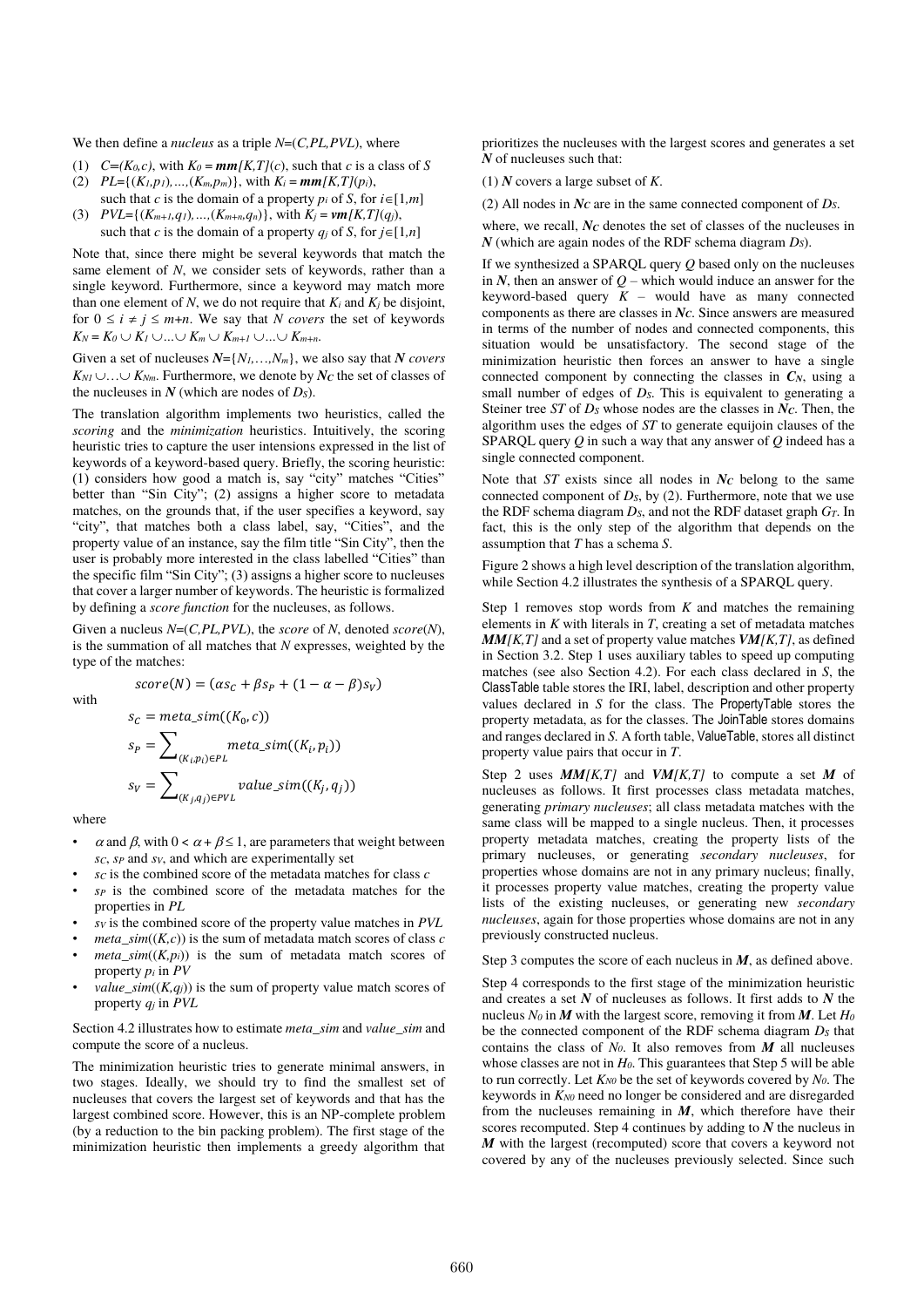|        | <b>Translation Algorithm:</b>                                                                                                                                                                                                                                                                                                                                                                                                                                                                                              |
|--------|----------------------------------------------------------------------------------------------------------------------------------------------------------------------------------------------------------------------------------------------------------------------------------------------------------------------------------------------------------------------------------------------------------------------------------------------------------------------------------------------------------------------------|
| Input: | A keyword query K<br>An RDF dataset T, with a simple RDF schema S                                                                                                                                                                                                                                                                                                                                                                                                                                                          |
|        | <b>Output:</b> A SPARQL query Q over T                                                                                                                                                                                                                                                                                                                                                                                                                                                                                     |
|        | 1. Keyword matching:<br>1.1. Eliminate stop words from K.<br>1.2. Match each keyword with the classes, properties and property values in $GT$ , returning the set of metadata matches<br>$MM/K$ , T] and the set of property value matches $VM/K$ , T], as defined in Section 3.2.2.                                                                                                                                                                                                                                       |
| 2.     | Nucleus generation:<br>2.1. $M =$ empty.                                                                                                                                                                                                                                                                                                                                                                                                                                                                                   |
|        | 2.2. For each class c such that there is a class metadata match for c in <b>MM</b> /K, T/, do:<br>2.2.1. If a nucleus with class c does not exist in M,<br>$\prime^*$ a metadata match for d exists<br>$\star$ /<br>$\star$ /<br>add to M a primary nucleus $N = ((K_c, c), \emptyset, \emptyset)$ , with $K_c = \textit{mm}[K, T](c)$ .<br>/* which implies $K_c \neq \emptyset$                                                                                                                                          |
|        | 2.3. For each property p such that there is a property metadata match for p in $MM/K, T,$ do:<br>2.3.1. Let d be the domain of p. If a nucleus N with class d does not exist in $M$ , $\prime^*$ no primary nucleus exists for d $^*/$<br>add to M a secondary nucleus $N = ((K_d, d), \emptyset, \emptyset)$ , with $K_d = \emptyset$ .<br>/* which implies $K_d = \emptyset$<br>2.3.2. Let N be the nucleus with class d. Add $(K_p,p)$ , with $K_p = \text{mm}[K,T](p)$ , to the property list of N.                    |
|        | 2.4. For each property q such that there is a property value match for q in $VM[K, T]$ , do:<br>2.4.1. Let d be the domain of q. If a nucleus N with class d does not exist in $M$ , $\prime$ no nucleus exists for d<br>$^{\star}/$<br>$\star$ /<br>add to M a secondary nucleus $N = ((K_d, d), \emptyset, \emptyset)$ , with $K_d = \emptyset$ .<br>/* which implies $K_d = \emptyset$<br>2.4.2. Let N be the nucleus with class d. Add $(K_q, q)$ , with $K_q = \text{vm}[K, T](q)$ , to the property value list of N. |
| 3.     | Nucleus score computation:<br>3.1. Compute the score of each nucleus in $M$ .                                                                                                                                                                                                                                                                                                                                                                                                                                              |
| 4.     | Nucleus selection:<br>4.1. Initialize a set N with the nucleus $N_0$ in M with the largest score and remove $N_0$ from M.<br>4.2. Let $D_S$ be the RDF schema diagram of S and $H_0$ be the connected component of S that contains the class of $N_0$ .<br>Remove from $M$ all nucleuses whose classes are not in $H_0$ .                                                                                                                                                                                                  |
|        | 4.3. Update the sets of keywords and scores of the remaining nucleuses in $M$ by dropping the keywords covered by $N_0$ .<br>4.4. While there are keywords not covered by the nucleuses in $N$ and<br>there is a nucleus in $M$ that covers such keywords do:                                                                                                                                                                                                                                                              |
|        | 4.4.1. Add to N the nucleus $N_s$ in M with the largest score such that $N_s$ covers such keywords.<br>4.4.2. Remove $N_s$ from $\bm{M}$ .<br>4.4.3. Update the sets of keywords and scores of the remaining nucleuses in M by dropping the keywords covered<br>by $N_s$ .                                                                                                                                                                                                                                                 |
| 5.     | Steiner tree generation:<br>5.1. Let $D_S$ again be the RDF schema diagram of S.                                                                                                                                                                                                                                                                                                                                                                                                                                           |
| 6.     | Compute a Steiner tree $ST$ of $DS$ that contains the set of classes of the nucleuses in N.<br>Synthesis of the SPARQL query Q:                                                                                                                                                                                                                                                                                                                                                                                            |

6.1. Construct the WHERE and the TARGET clauses of *Q* from the nodes and edges of *ST* and the nucleuses in *N*. 6.2. Return *Q*.

## **Figure 2. Outline of the Translation Algorithm.**

nucleuses are selected from *M*, they necessarily have a class that is in *H0*. It stops when all keywords in *K* are covered by the nucleuses in *N*, or when no nucleus in *M* covers an uncovered keyword.

Step 5 implements the second stage of the minimization heuristic. It computes an (approximated) minimal Steiner tree *ST* of the RDF schema diagram  $\overline{D_S}$  that covers  $N_C$ , the set of nodes that correspond to the classes of the nucleuses in *N*.

Although not shown in Figure 2, Step 5 proceeds as follows. It first computes a new labelled directed graph *GN* whose nodes are those in  $N_c$  and there is an edge  $(m,n)$  in  $G_N$  labelled with *k* iff the shortest path in the RDF schema diagram  $D<sub>S</sub>$  connecting nodes  $m$  and  $n$  has length *k*. Then, Step 5 computes a minimal directed spanning tree *TN* for *GN*. If no such directed spanning tree exists, then Step 5 tries to compute a minimal spanning tree *TN* for *GN*, but ignoring the edge direction. *TN* will then induce the desired Steiner tree *ST* of *DS* covering the nodes in *NC* by simply replacing each edge of *TN* by the corresponding path in *DS*.

Step 6 synthesizes a CONSTRUCT query *Q* such that:

- (1) *Q* returns a subset of *T*.
- (2) The WHERE clause of *Q* contains filters that correspond to the elements of the property value pairs of the nucleuses in *N*.
- (3) The WHERE clause of *Q* contains equijoin clauses that correspond to the edges in *ST*.

Section 4.2 illustrates the synthesis of SPARQL queries.

To conclude, we state a lemma that captures the correctness of the algorithm:

**Lemma 2**: Let *T* be an RDF dataset, *S* be the RDF schema of *T* and *K* be a keyword-based query. Let *Q* be the SPARQL query the translation algorithm outputs for *K*, *T* and *S*. Then, any result of *Q* is an answer for *K* over *T* with a single connected component.

#### **Proof Sketch**

Step 1 of translation algorithm computes all possible matches between keywords in *K* and the RDF dataset *T*. Step 2 constructs the nucleuses by combining the matches found in Step 1. Steps 3 and 4 create a set of nucleuses *N* such that *N* covers as many keywords as possible. Let  $C_N$  be the set of the classes of the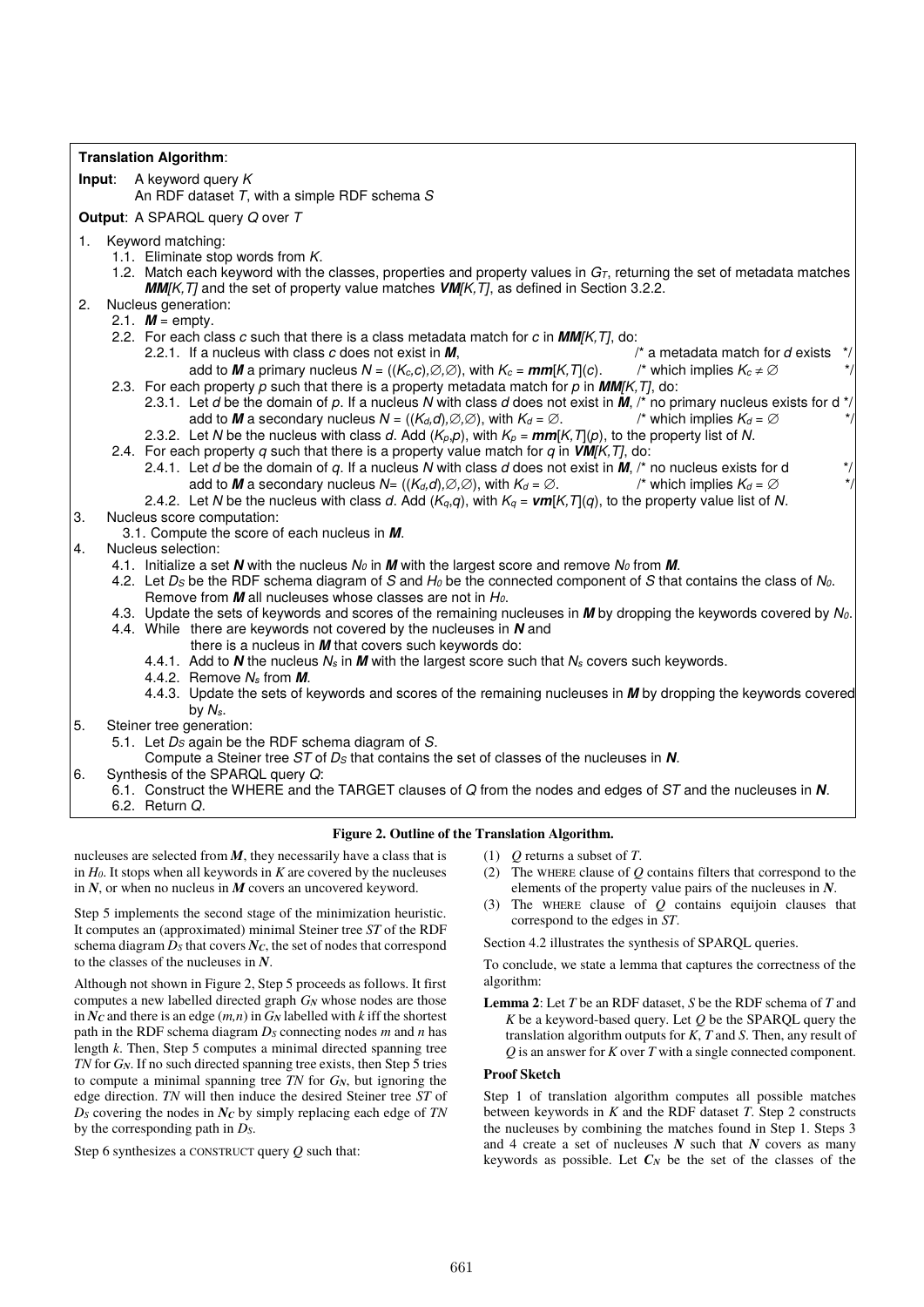nucleuses in  $N$ . Note that  $C_N$  can be viewed as a set of nodes of the RDF schema diagram *DS*. Step 5 connects, as much as possible, the nodes in  $C_N$  by paths in  $D_S$ , generating a Steiner tree  $ST$  of  $D_S$  that covers all nodes in  $C_N$ . Finally, let  $Q$  be the CONSTRUCT query synthesized in Step 6 and *A* be a result of *Q*. Then, *A* is a subset of *T* and, by the construction of *N* and the filters in the WHERE clause of *Q*, *A* matches as many keywords in *K* as possible. Hence, *A* is answer for *K* over *T*. Furthermore, since *ST* is a Steiner tree of *DS* that covers all nodes in  $C_N$ , by the construction of the equijoin clauses in the WHERE clause of *Q*, the result *A* of *Q* will have a single connected component.

#### **4.2 An Example the Translation Process**

This section illustrates how the algorithm synthesizes a SPARQL query for the following keyword-based query *K*:

Well Submarine Sergipe Vertical Sample

Step 1 searches the auxiliary tables ClassTable, PropertyTable and ValueTable to find matches with the keywords in *K*. For example, the following SQL query processes Sergipe against the ValueTable auxiliary table, whose columns are Property, Domain and Value ("fuzzy" is an Oracle function):

- 1. SELECT DISTINCT Property
- 2. FROM ValueTable
- 3. WHERE CONTAINS (Value, 'fuzzy({sergipe}, 70, 1)', 1) > 0

For the industrial dataset, Step 1 returns the following matches:

- A class metadata match
	- *M1* = (Sample*,* (Sample, rdfs:label, "Sample"))
- A class metadata match
- *M<sub>2</sub>* = (Well, (DomesticWell, rdfs:label, "Domestic Well"))
- A property value match *M3* = (Vertical, (*s*, DomesticWell#Direction, *v*)) since Vertical matches some value *v* of property DomesticWell#Direction (with domain DomesticWell).
- Two property value matches *M4* = (Sergipe, (*s'*, DomesticWell#Location, *v'*)) *M5* = (Submarine, (*s"*, DomesticWell#Location, *v"*)) since Submarine and Sergipe match some values *v'* and *v"* of property DomesticWell#Location (with domain DomesticWell).

Step 2 then generates two nucleuses:

- A first nucleus with just class Sample, using match *M1*:  $N_I = ((\{Sample\}, \, Sample), \, \emptyset, \emptyset)$
- A second nucleus with class DomesticWell, using match *M2*, and a property value list using matches *M3*, *M4* and *M5*:  $N_2$  = (({Well}, DomesticWell),  $\varnothing$ ,
	- {({Vertical}, DomesticWell#Direction),

({Sergipe, Submarine}, DomesticWell#Location)})

Step 3 computes the scores of nucleuses *N1* and *N2* as follows. The score of nucleus  $N_l$  is simple the score of the match of the keyword Sample with the value of the class label, which is the string "Sample". The score of nucleus  $N_2$  is given by:

where

- $score(N_2) = (as_c + \beta s_p + (1 \alpha \beta)s_v)$
- $sc = meta\_sim(($ [Well}, DomesticWell)), which is the score of the match of the keyword Well with the value of the class label, which is the string "Domestic Well"
- $s_P = 0$ , since the property list of the nucleus is empty
- *sV* = *value\_sim*(({Vertical}, DomesticWell#Direction)) + *value\_sim*(({Submarine, Sergipe},

#### DomesticWell#Location))

For example, the value of

*value\_sim*(({Submarine, Sergipe}, DomesticWell#Location))

is estimated by the following SQL query over the ValueTable auxiliary table, whose columns again are Property, Domain and Value (the prefix "ex:" is fictitious to preserve confidentiality of the data and "fuzzy" and "accum" are Oracle functions):

- 1. SELECT
- 2. SCORE(1)/LENGTH(REGEXP\_REPLACE(Value,'[^a-zA-Z0-9 -]',''))
- 3. as score
- 4. FROM ValueTable
- 5. WHERE
- 6. Domain = 'ex:DomesticWell' AND
- 7. Property = 'ex:DomesticWell#Location' AND
- 8. CONTAINS (Value,
- 9. 'fuzzy({submarine}, 70, 1) accum fuzzy({sergipe}, 70, 1)', 1) > 0
- 10. ORDER BY score DESC
- 11. OFFSET 0 ROWS FETCH NEXT 1 ROWS ONLY

Step 4 then selects the two nucleuses and Step 5 constructs a simple Steiner tree with just two nodes, corresponding to classes Sample and DomesticWell, connected by one edge, labelled with the object property Sample#DomesticWellCode.

Step 6 generates the SPARQL query *Q* below (which again uses the fictitious prefix "ex:"):

- 1. SELECT ?C0 ?C1 ?P0 ?P1
- 2. (<http://xmlns.oracle.com/rdf/textScore>(1) AS ?score1)
- 3. (<http://xmlns.oracle.com/rdf/textScore>(2) AS ?score2) .
- 4. WHERE
- 5. { ?I\_C1 <ex:Sample#DomesticWellCode> ?I\_C0 .
- 6. ?I\_C0 <ex:DomesticWell#Direction> ?P0 .
- 7. ?I\_C0 <ex:/DomesticWell#Location> ?P1
- 8. FILTER (http://xmlns.oracle.com/rdf/textContains(?P0,
- 9. "fuzzy({vertical}, 70, 1)", 1)
- 10. || http://xmlns.oracle.com/rdf/textContains(?P1,
- 11. "fuzzy({submarine}, 70, 1) accum fuzzy({sergipe}, 70, 1)", 2))
- 12. ?I\_C0 rdfs:label ?C0 .
- 13. ?I\_C1 rdfs:label ?C1
- 14. }
- 15. ORDER BY DESC(?score1 + ?score2)
- 16. LIMIT 750

The TARGET clause in Line 1 returns a table with variable bindings (the SELECT form of the query results). Although we adopted the CONSTRUCT form of a query, which returns a set of triples, to explain the notion of a keyword-based query answer, users preferred to see the results as a table, as discussed in Section 4.3.

Step 6 constructs the WHERE clause of the SPARQL query as follows. The (only) edge of the Steiner tree, labelled with the object property Sample#DomesticWellCode, generates the triple pattern in Line 5. Note that, since the domain of Sample#DomesticWellCode is the class Sample and the range is the class DomesticWell, variables ?I\_C1 and ?I\_C0 will respectively bind to instances of these classes. Hence, it is not necessary to include triple patterns that force ?| C1 to be of type Sample and ?I\_C0 to be of type DomesticWell.

The property value list of nucleus  $N_2$  generates the triple patterns in Lines 6 to 11. The triple pattern in Line 6 instantiates variable ?P0 with the value of property DomesticWell#Direction for instance ?I\_C0. Likewise, the triple pattern in line 7 instantiates variable ?P1 with the value of property DomesticWell#Location for instance ?I\_C0.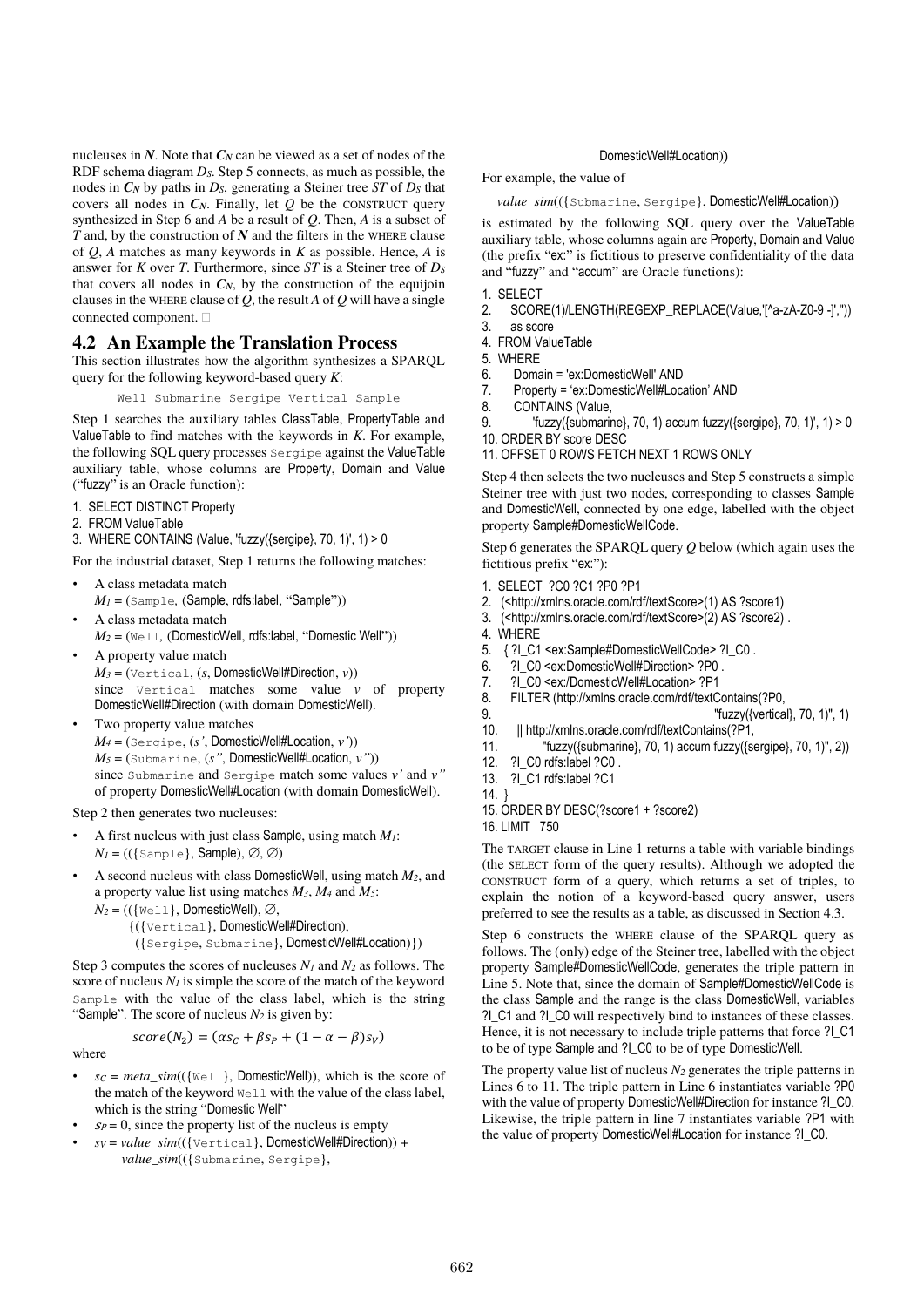The FILTER declaration in lines 8 and 9 matches the keyword Vertical with the value in ?P0, using the Oracle fuzzy matching function with the appropriate parameters (70 and 1). The matching score is returned in the Oracle predefined variable ?score1 (which is indicated by the "1" that appears as the last parameter in line 9).

The FILTER declaration in Lines 10 and 11 matches one of the keywords Submarine or Sergipe, or both, with the value in ?P1, using the Oracle fuzzy matching function, with the appropriate parameters (70 and 1), and the accum parameter, to sum the matching scores, if indeed both keywords match the value in ?P1. The matching score is returned in the Oracle predefined variable ?score2 (which is indicated by the "2" that appears as the last parameter in line 11).

Lines 12 and 13 translate the URIs in ?I\_C0 and ?I\_C1 to labels, which are hopefully user-friendly, and bind them to ?C0 and ?C1.

Finally, lines 15 and 16 order the query results in descending order of the combined scores and limit the result to 750 lines.

## **4.3 User Interface**

The user interface offers an auto-completion feature to help users formulate a keyword-based query, as in Figure 3a. The interface suggests new keywords based on the previous keywords, the RDF schema vocabulary, and the labels that are resource identifiers (such as the "Sergipe", the name of a state).

Since an answer *A* for a keyword-based query *K* over an RDF dataset *T* is formally a subset of *T*, it would be consistent to present *A* as a set of triples. However, this option proved to be inconvenient for the users, which are more familiar with tabular data, as in relational systems. We then implemented a user interface that presents the results of *K* by combining a table with the Steiner tree underlying the SPARQL query, as in Figure 3b. The user may also select additional properties to be included in the table, as in Fig. 3c.

Finally, the interface allows the user to specify a keyword-based query which includes *filters*, such as:

Sample with Top between 2000m and 3000m

A *simple filter* involves only comparison operators, expressed in symbolic form, such as "<", or using reserved words, such as "between", whereas a *complex filter* is a Boolean combination of simple filters, expressed using Boolean operators. A filter typically involves constants, perhaps with a unit of measure, such as "2000m"; the tool converts all constants to the unit of measure adopt for the property being filtered. The syntax of the filters is specified by a grammar defined in ANTLR4 (ANother Tool for Language Recognition) [16].

## **5. EXPERIMENTS**

#### **5.1 Experiment setup**

All experiments were conducted using a RESTful Web application develop in Java. The app ran on a desktop machine with OS Windows 7 Ultimate, a quad-core processor Intel(R) Core(TM) i5-2450M CPU @ 2.50GHz, 4 GB of RAM. To store and manage the RDF data, we used the Oracle Spatial and Graph for Semantic Technologies of Oracle 12c [14], running on a quad-core machine with processor Intel(R) Core(TM) i5 CPU 660 @ 3.33GHz, 7GB of RAM, and 4096 KB of Cache size. The database was configured with a PGA size of 324 MB and an SGA size of 612 MB with 148 MB of cache size and 296 MB of buffer cache.

The label and description columns of the auxiliary tables (see Section 4.1) were indexed using the CREATE INDEX statement of Oracle Text [19] to facilitate full text search over the stored values.



**Figure 3a. Example of auto-completion.** 



**Figure 3b. Example of a query graph.** 

| м                                                                                                                                                                                           | Well           | О                                                                   | Sample         |
|---------------------------------------------------------------------------------------------------------------------------------------------------------------------------------------------|----------------|---------------------------------------------------------------------|----------------|
| <b>■</b> <i>■</i> Identifier<br>$\blacklozenge$ General Data<br>$\textcolor{red}{+} \blacksquare$ Environment<br>$+ 0$ Location<br>$+ $ Dates<br>$\textcolor{red}{+} \blacksquare$ Measures |                | ■■ Identifier<br>+ General Data<br>$\bullet$ Source<br>$+ $ Unities |                |
| $\textcolor{red}{+}$ $\Box$ Indicators<br>$+$ $\Box$ Unities<br>$\mathbf{E}$                                                                                                                |                |                                                                     |                |
|                                                                                                                                                                                             | <b>O</b> Apply |                                                                     | <b>O</b> Apply |

**Figure 3c. Selection of additional properties.** 

In the case of RDF data, the Semantic Network feature of Oracle allows B-Tree indexing for RDF models and entailments [23].

#### **5.2 Experiments with the Industrial Dataset**

The data was originally stored in a conventional relational database, with well-documented tables and columns, which proved to be very helpful to identify metadata matches. The relational schema was normalized, as usual, which implies that a single table may represent several concepts and properties.

The triplification process used R2RML, the W3C standard RDB to RDF Mapping Language [6]. However, we soon realized that we had to capture additional metadata, such as which table columns were keys, which contained external names for the objects (such as state names and acronyms), etc. These additional metadata were important to guide keyword matches and to define how the object IDs were exposed to the users. Therefore, we proceeded as follows. First, on the relational side, we defined a set of views that denormalize the tables. Then, we created an XML document that defines all classes and properties of the RDF schema, as well as additional details, and that maps the RDF classes and properties one-to-one to the relational views. We developed a module that, using the XML document, generates the R2RML statements to map the relational data to triples and to load the auxiliary tables mentioned in Section 4.1.

Figure 4 shows a partial RDF schema diagram. The diagram depicts all classes (in rectangles), object properties (in single arrows, starting on the domain and ending on the range), with their names omitted to avoid cluttering the diagram, and subClassOf axioms (in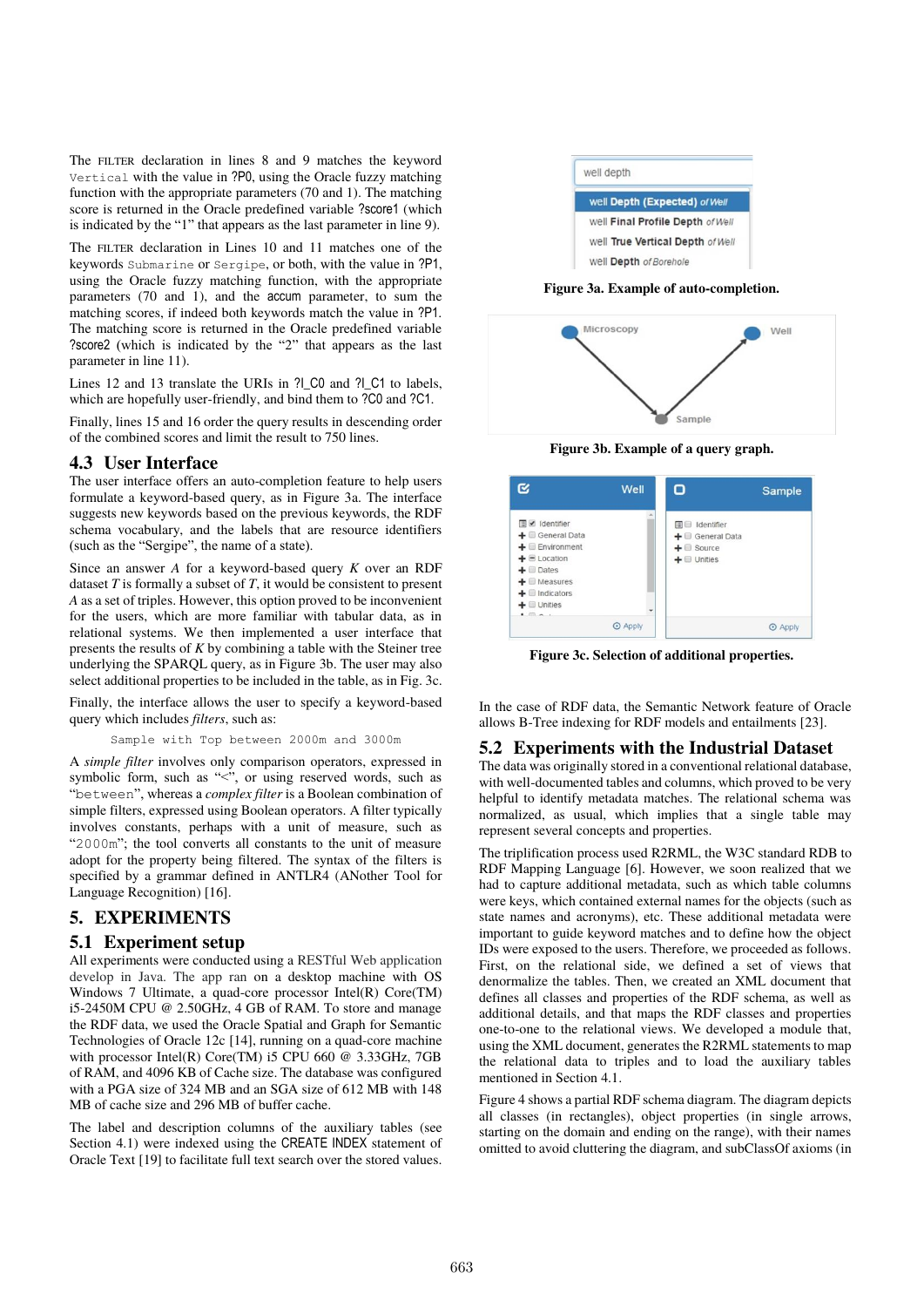dashed arrows, starting on the sub-class and ending on the superclass).



**Figure 4. RDF schema of the industrial dataset.**

The dataset is about hydrocarbon exploration (that is, oil and gas exploration). The instances of the central class, Sample, describe geological samples obtained during well drilling or directly from outcrops (rock formations visible on the surface). The instances of the classes DrillCuttings*,* SidewallCore*,* Core*,* CorePlug and OutcropSample correspond to sample sub-classes. The instances of the classes at the bottom of the diagram represent laboratory products, their macroscopic and microscopic analysis and where the products are stored.

The dataset has a large number of datatype properties (558). In particular, the values of the datatype properties of the instances of the classes Macroscopy and Microscopy are mostly literals, with a rich description of the laboratory products, which are highly amenable to keyword search. In fact, this motivated the project since users of the original relational database were mostly geologists, which were not happy with the relational database interface.

It took, on the average, 3 hours to triplify the relational database, generating an RDF dataset with about 130M triples (see Table 1), which implies that it is feasible to fully rematerialize the RDF dataset when needed, although we could have implemented an incremental rematerialization strategy.

We ran a suite of keyword-based queries to assess the performance of the tool, the correctness of the translation of the keyword-based queries and the adequacy of the result ranking. Table 2 (at the end of the paper) shows the runtime to process the keyword-based

**Table 1. Statistics – Industrial dataset, IMDb and Mondial.** 

| <b>Triple Type</b>              | #Triples          |                         |                |
|---------------------------------|-------------------|-------------------------|----------------|
|                                 | <b>Industrial</b> | <b>IMDb</b>             | <b>Mondial</b> |
| Class declarations              | 18                | 21                      | 40             |
| Object property declarations    | 26                | 24                      | 62             |
| Datatype property declarations  | 558               | 24                      | 130            |
| subClassOf axioms               |                   |                         |                |
| Indexed properties              | 413               | 34                      |                |
| Distinct indexed prop instances | 7.103.544         | 14.259.846              | 11.094         |
| Class instances                 | 8.981.679         | 72.973.275              | 43.869         |
| Object property instances       |                   | 11.072.953 184.818.637  | 63.652         |
| <b>Total triples</b>            |                   | 130.058.210 395.394.424 | 235.387        |

queries up until the first 75 answers were sent to the user, which

corresponds to the first Web page (the time reported is the average of 10 executions for each sample query). The results show that all queries were successfully executed in less than 0.5 sec, which is quite reasonable, considering the size of the dataset.

Finally, as a very preliminary user assessment, before early deployment, we asked 2 questions to 3 geologists to evaluate the same set of keyword-based queries. The results were very encouraging:

*Question 1 (Correctness of the translation): "The results returned are a correct answer for the keyword-based query?"*

*Results:* 8 x "Very Good", 9 x "Good" and 1 x "Regular.

*Question 2 (Adequacy of the ranking of the results): "The expected results appear in the first Web page returned?"*

*Results:* 6 x "Very Good", 11 x "Good" and 1 x "Regular.

Both "Regular" ratings were given by one of the users to the keyword-based query "field exploration macroscopy microscopy lithologic collection", which is fairly generic and returns a large number of answers.

We also opened the tool to a small user community, all of whom were quite surprised with the ease of use of the tool and the quality of the answers, and manifested their interest in expanding the tool to other Petrobras databases, which attests the success of the project.

## **5.3 Experiments with Mondial and IMDb**

We tested the tool against triplified versions of the Mondial dataset (https://www.dbis.informatik.uni-goettingen.de/Mondial/) and IMDb (https://sites.google.com/site/ontopiswc13/home/imdb-mo). Contrasting with the versions adopted in Coffman's benchmark [4], these versions feature conceptual schemas with a complexity closer to the schema of the target industrial dataset (see Table 1). We used the same list of keyword queries as in Coffman's benchmark, albeit they are much simpler than those expected from the typical users of the industrial dataset. We ran all queries against each of these datasets and compared the results returned with the expected results (the full results are available at www.inf.puc-rio.br/~casanova/ under the Recent Tools section).

A summary of the results for the Mondial RDF dataset follows:

- *Queries 1-5 – countries:* All queries correctly answered.
- *Queries 6-10 – cities:* Queries correctly answered, except Query 6, which returned 2 results, since there are 2 cities named "Alexandria".
- *Query 11-15 – geographical:* Queries correctly answered, except Query 12, which returned 2 results, since "Niger" is both a country and a river.
- *Queries 16-20 – organization:* Some queries were not correctly answered since the expected values were not listed in class Organization (in the version of Mondial used).
- *Queries 21-25 – border between countries:* Keywords match the labels of two instances of class Country; but the keywords are not sufficient to infer that the question is about the borders between countries and, thus, were not correctly answered.
- *Queries 26-35 – geopolitical or demographic information:* Queries correctly answered, except Query 32.
- *Queries 36-45 – member organizations two countries belong to:* The expected answer is the list of organizations that the countries belong to; however, the translation algorithm did not identify the IS\_MEMBER class when generating the nucleuses.
- *Queries 46-50 – Miscellaneous:* Some queries were successfully answered, while others were not, since the keywords do not always reflect the intended question.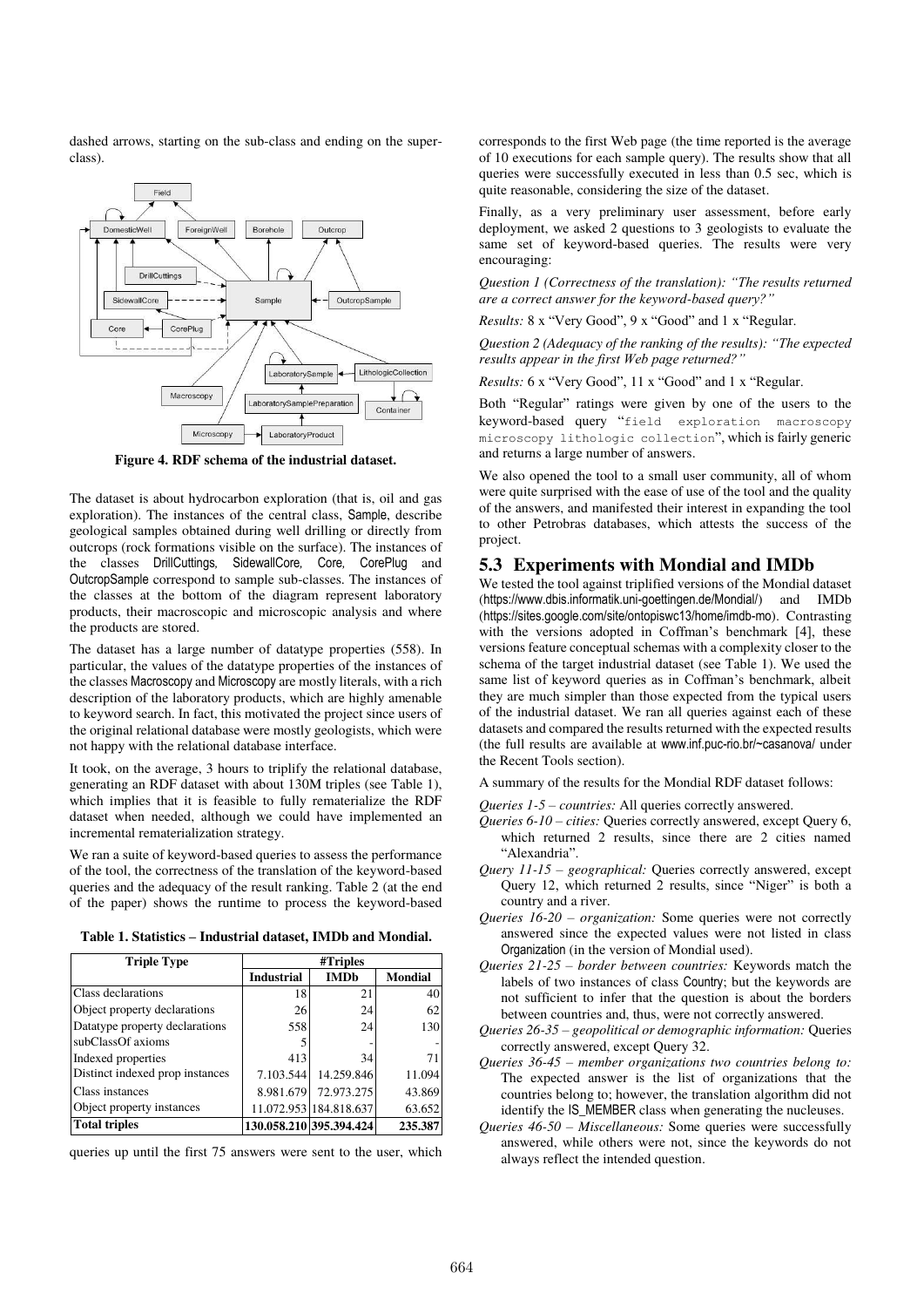A total of 32 queries, 64% of the 50 queries in Coffman's benchmark for Mondial, were correctly answered. As pointed out above, an analysis of the failed queries (see Table 3 for examples) reveals that: some may not be classified as failures (failed queries in the first 20 queries); some can be blamed to the lack of keyword semantics (failed queries in groups *21-25* and *46-50*); and some to the lack of accuracy of the keywords (as Query 50 in Table 3). These results actually indicate that the list of queries and query results in Coffman's benchmark should be reassessed.

Table 4 (also at the end of the paper) reports the results for the IMDb dataset. A total of 36 queries, 72% of the 50 queries in Coffman benchmark for IMDb, were correctly answered. Again, an analysis of the failed queries is instructive. For example, when running Query 41, we found a 1951 film with "Audrey Hepburn" in the title, rather than all 1951 films that the actress Audrey Hepburn starred. However, we would rather classify this result as a serendipitous discovery, rather than a failure.

#### **6. CONCLUSIONS**

We presented the results of an industrial project to facilitate access to a large relational database by combining RDF technology with keyword search. The algorithm to translate keyword-based queries to SPARQL queries takes advantage of the schema of the RDF dataset to avoid user intervention and achieve good performance, even for large RDF datasets. The user interface allows the user to specify keywords, as well as filters and unit measures. The interface presents the result of a keyword query with the help of tables, which is a familiar form of expressing query results, rather than as an RDF graph. Finally, the experiments covered both a real-world industrial dataset, as well as two familiar benchmarks. The tool proved to be quite robust to keyword-based queries over datasets with complex conceptual schemas, and not just toy schemas, which encourages its wider adoption at Petrobras, the industrial partner that supported the project reported in this paper.

As for future work, we plan to incorporate a domain ontology, being developed as a separated project, to expand keywords and therefore improve the usefulness of the tool. We also plan to allow filters with spatial operators. Lastly, we are working on a version of the application for a dataset federation.

#### **7. ACKNOWLEDGMENTS**

This work was partly funded by CNPq under grant 444976/2014-0, 303332/2013-1, 442338/2014-7 and 248743/2013-9 and by FAPERJ under grant E-26/201.337/2014. We would also like to thank the Petrobras team who help the authors design the tool.

#### **8. REFERENCES**

- [1] Aditya, B., Bhalotia, G., Chakrabarti, S., Hulgeri, A., Nakhe, C., Parag, P., and Sudarshan, S. 2002. BANKS: Browsing and keyword searching in relational databases. VLDB 2002, 1083- 1086.
- [2] Agrawal, S., Chaudhuri, S. and Das, G. 2002. DBXplorer: A system for keyword-based search over relational databases. ICDE 2002, 5-16.
- [3] Brickley, D. and Guha, R.V. (eds). 2014. RDF Schema 1.1. W3C Recommendation 25 February 2014.
- [4] Coffman, J. and Weaver, A. 1999. An empirical performance evaluation of relational keyword search techniques. TKDE 1999.
- [5] Cyganiak, R., David Wood, D. and Lanthaler, M. (eds.). 2014. RDF 1.1 Concepts and Abstract Syntax. W3C Recommendation (25 February 2014).
- [6] Das, S., Sundara, S. and Cyganiak, R. (eds). 2012. R2RML: RDB to RDF Mapping Language. W3C Recommendation 27 September 2012.
- [7] De Virgilio, R. 2012. RDF Keyword Search Query Processing via Tensor calculus. WWW 2012.
- [8] De Virgilio, R. and Maccioni. A. 2014. Distributed Keyword Search over RDF via MapReduce. ESWC 2014, 208-223.
- [9] Guo, Y., Pan, Z. and Heflin, J. 2004. LUBM: A Benchmark for OWL Knowledge Base Systems. J. Web Semantics 3(2-3), 158-182.
- [10] Harris, S. and Seaborne, A. 2013. SPARQL 1.1 Query Language. W3C Recommendation 21 March 2013.
- He, H., Wang, H., Yang, J. and Yu, P. 2007. Blinks: Ranked keyword searches on graphs. ACM SIGMOD 2007, 305-316.
- [12] Hristidis, V. and Papakonstantinou, Y. 2002. DISCOVER: keyword search in relational databases. VLDB 2002, 670-681.
- [13] Lanti, D., Rezk, M., Xiao, G. and Calvanese, D. 2015.The NPD Benchmark: Reality Check for OBDA Systems. EDBT 2015 – Industry and Applications.
- [14] Murray, C. 2014. *Spatial and Graph RDF Semantic Graph Developer's Guide 12c*. Oracle. p. 636. E51611-06.
- [15] Oliveira, P., Silva, A. and Moura, E. 2015. Ranking Candidate Networks of relations to improve keyword search over relational databases. ICDE 2015, 399-410
- [16] Parr, T. 2013. *The definitive ANTLR 4 reference*. Pragmatic Bookshelf.
- [17] Schmachtenberg, M., Bizer, C. and Paulheim, H. 2014. State of the LOD Cloud 2014 (Version 0.4, 08/30/2014) (available at: http://lod-cloud.net).
- [18] Qiao, S. and Özsoyoğlu, Z. 2015. RBench: Application-Specific RDF Benchmarking. SIGMOD 2015, 1825-1838.
- [19] Shea, C. 2014. *Oracle Text Reference, 12c Release 1 (12.1)*. Oracle. p. 718. E41399-05.
- [20] Skjæveland, M., Giese, M., Hovland, D., Lian, E. and Waaler, A. 2015. Engineering ontology-based access to real-world data sources. J. Web Semantics: 33, 112-140.
- [21] Tran, T., Wang, H., Rudolph, S. and Cimiano, P. Top-k exploration of query candidates for efficient keyword search on graph-shaped (rdf) data. ICDE 2009, 405-416.
- [22] Vidal, V., Casanova, M., Neto, L.E. and Monteiro, J.M. 2014. A Semi-Automatic Approach for Generating Customized R2RML Mappings. ACM SAC 2014, 316-322.
- [23] Wu, S., Perry, M. and Kolovski, V. 2010. *Oracle Database Semantic Technologies: Understanding How to Install, Load, Query and Inference*. Oracle.
- [24] Yang, M., Ding, B., Chaudhuri, S. and Chakrabarti, K. 2014. Finding patterns in a knowledge base using keywords to compose table answers. VLDB Endow. 7(14), 1809-1820.
- [25] Zenz, G., Zhou, X., Minack, E., Siberski, W. and Neidl, W. 2009. From keywords to semantic queries - incremental query construction on the semantic web. J. Web Semantics 7(3), 166- 176.
- [26] Zhang, L., Tran, T. and Rettinger, A. 2013. Probabilistic Query Rewriting for Efficient and Effective Keyword Search on Graph Data. VLDB 2013, 1642-1653.
- [27] Zheng, W., Zou, L., Peng, W., Yan, X., Song, S. and Zhao, D. 2016. Semantic SPARQL similarity search over RDF knowledge graphs. VLDB Endow. 9(11), 840-851.
- [28] Zhou, Q., Wang, C., Xiong, M., Wang, H. and Yu, Y. 2007. SPARK: Adapting keyword query to semantic search. ISWC, 2007.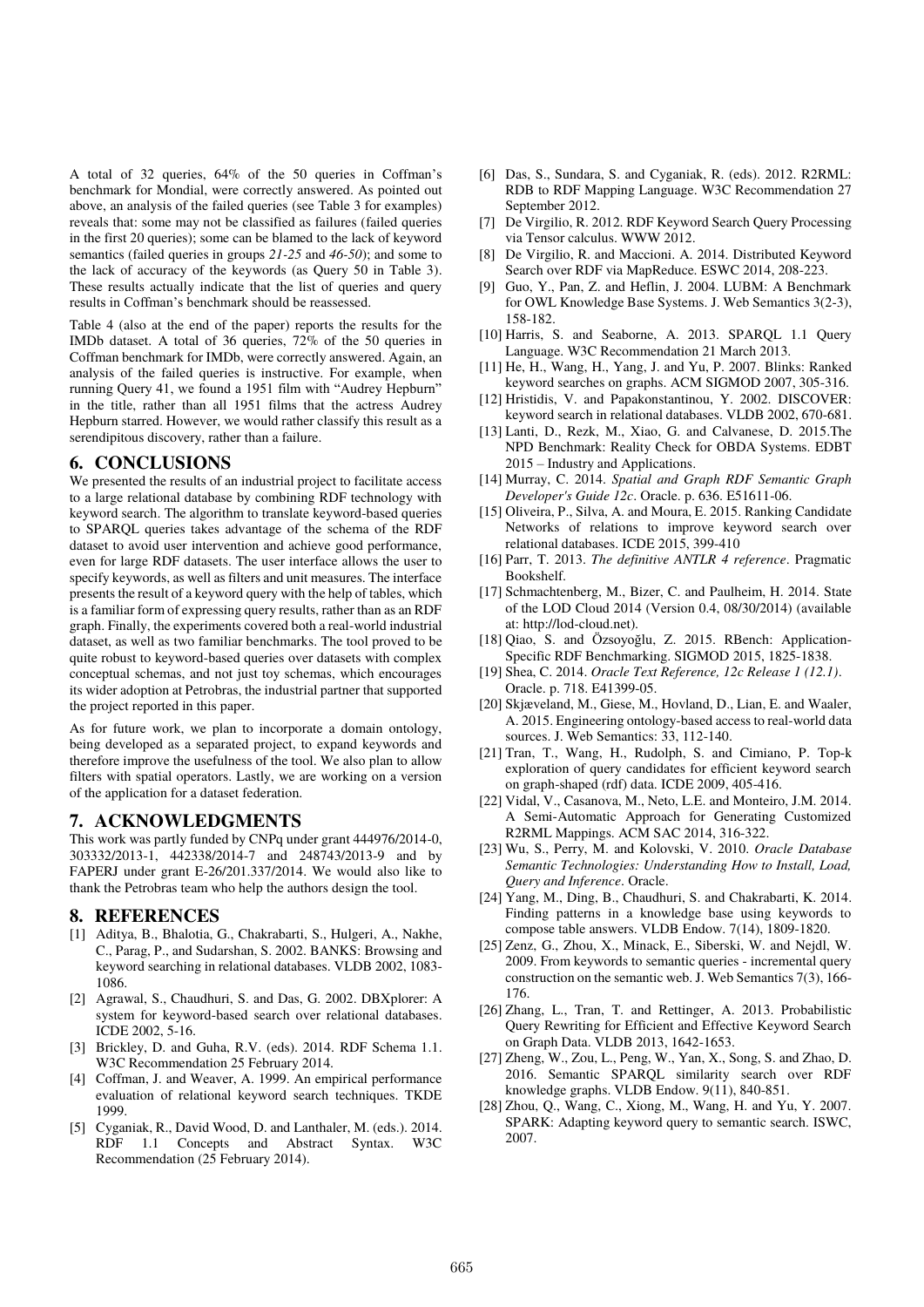| <b>Keywords</b>                                                                                                                                            | <b>Structure of the SPAROL</b>                                                      | Lable 2. Kuntille to process sample Key word-based queries.<br><b>Description of the nucleuses</b>                                                                                                                                                                                                                                                                                                                  | Elapsed time (in milliseconds) |                           |        |
|------------------------------------------------------------------------------------------------------------------------------------------------------------|-------------------------------------------------------------------------------------|---------------------------------------------------------------------------------------------------------------------------------------------------------------------------------------------------------------------------------------------------------------------------------------------------------------------------------------------------------------------------------------------------------------------|--------------------------------|---------------------------|--------|
|                                                                                                                                                            | query                                                                               |                                                                                                                                                                                                                                                                                                                                                                                                                     | Query<br><b>Synthesis</b>      | Query<br><b>Execution</b> | Total* |
| well sergipe                                                                                                                                               | <b>DomesticWell</b>                                                                 | • A single nucleus with class DomesticWell                                                                                                                                                                                                                                                                                                                                                                          | 15,4                           | 446.3                     | 462,0  |
|                                                                                                                                                            |                                                                                     | • sergipe matches values of properties Basin,<br>Localization, Federation, among others,<br>of DomesticWell                                                                                                                                                                                                                                                                                                         |                                |                           |        |
| well salema                                                                                                                                                | <b>DomesticWell</b><br>Field                                                        | • Two nucleuses with classes DomesticWell and Field.<br>where the first one matches $we$ $\ge$ $\ge$ $\ge$<br>• salema matches values of property Name of Field                                                                                                                                                                                                                                                     | 25.0                           | 246.4                     | 271,6  |
| microscopy well<br>sergipe                                                                                                                                 | Sample<br><b>DomesticWell</b><br>Microscopy                                         | • Two nucleuses with classes DomesticWell and<br>Microscopy, which match the first two keywords<br>• sergipe matches values of properties Localization,<br>Basin, Federation, among others, of DomesticWell<br>• The path from Microscopy to DomesticWell goes through<br>the class Sample                                                                                                                          | 23,2                           | 327,3                     | 350,8  |
| container well<br>field salema                                                                                                                             | LithologicCollection<br>DomesticWell<br>Sample<br>Container                         | • The first three keywords respectively match classes<br>Container, DomesticWell and Field<br>• salema matches values of property Name of Field<br>• The non-directed path to join Container with<br>DomesticWell and Field goes through Sample and<br>LithologicCollection                                                                                                                                         | 24.3                           | 315                       | 339,5  |
| field<br>exploration<br>macroscopy<br>microscopy<br>lithologic<br>collection                                                                               | Sample<br>LithologicCollection<br>DomesticWell<br>Field<br>Microscopy<br>Macroscopy | • exploration matches values of properties<br>OperativeUnit and AdministrativeUnit of class Field<br>• According to the order they appear, the other<br>keywords match classes Field, Macroscopy, Microscopy,<br>and LithologicColletion<br>• The paths leaving from Macroscopy, Microscopy, and<br>LithologicColletion to Field go through the classes Sample<br>and DomesticWell                                  | 43.8                           | 180.1                     | 224,1  |
| well<br>coast distance <<br>$1 \,\mathrm{km}$<br>microscopy<br>bio-accumulated<br>cadastral date<br>between<br>October 16, 2013<br>and<br>October 18, 2013 | Sample<br><b>DomesticWell</b><br>Microscopy                                         | • Two nucleuses with classes DomesticWell and<br>Microscopy<br>• coast distance is a property of class<br>DomesticWell filtered by the condition "< 1 km"<br>· bio-accumulated matches property Name of<br>Microscopy<br>• cadastral date is a property of class Microscopy,<br>whose data type is date and is subjected to a filter<br>• The path from Microscopy to DomesticWell goes through<br>the class Sample | 95.4                           | 108,4                     | 204,1  |

**Table 2. Runtime to process sample keyword-based queries.** 

(\*) Up to sending the first 75 answers.

| Table 3. Selected queries from the Mondial Benchmark. |  |  |  |
|-------------------------------------------------------|--|--|--|
|-------------------------------------------------------|--|--|--|

| #Ouery                                                                           | <b>Keywords</b>                   | <b>Expected Answer</b>                                          | <b>Application Answer</b>                            | <b>Observation</b>                                                                                                                                                                                               |
|----------------------------------------------------------------------------------|-----------------------------------|-----------------------------------------------------------------|------------------------------------------------------|------------------------------------------------------------------------------------------------------------------------------------------------------------------------------------------------------------------|
| Query 16                                                                         | arab<br>cooperation<br>council    | Arab Cooperation<br>Council                                     | 75 instances of class Organization                   | "Arab Cooperation Council" is not listed in class<br>Organization (in the version of Mondial used)                                                                                                               |
| Query 32                                                                         | Uzbekistan<br>eastern<br>orthodox | Uzbekistan                                                      |                                                      | "eastern orthodox" does not exist for property<br>Name of class Religion (in the version of Mondial<br>used)                                                                                                     |
| Query 50:<br>Which Egyptian<br>provinces does the<br>Nile River flow<br>through? | eqypt nile                        | Asyut<br>Beni Suef<br>El Giza<br>El Minya<br>El Qahira (munic.) | Nile<br>Egypt<br>located<br>Country<br>River<br>City | If the keyword city were added, we would<br>correctly obtain:<br>Egypt<br>Al Minya<br>Nile<br>Al Qahirah<br>Nile<br>Egypt<br>Al Jizah<br>Nile<br>Egypt<br>Nile<br>Egypt<br>Bani Suwayf<br>Nile<br>Egypt<br>Asyut |